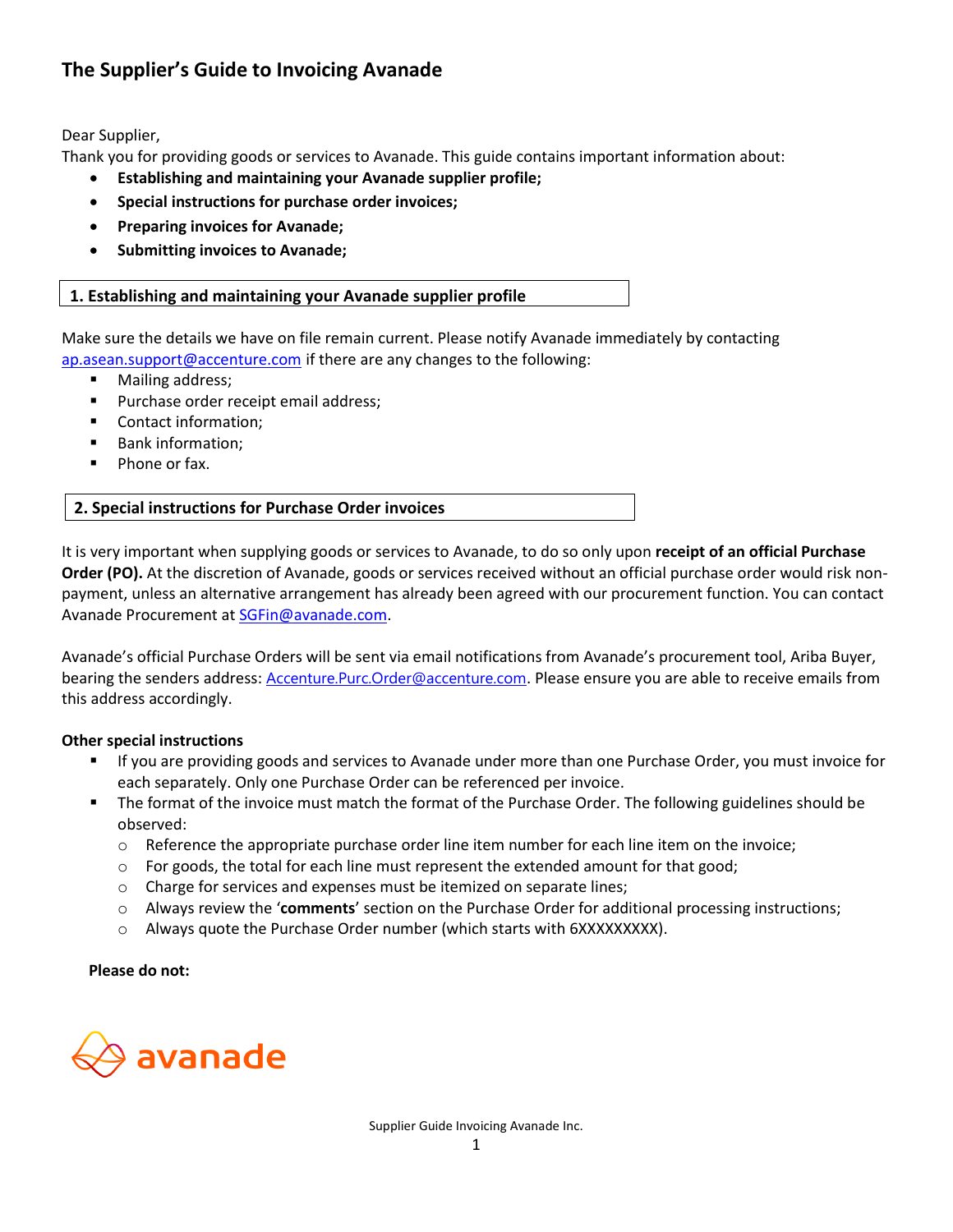- $\circ$  Mark the purchase order number with a highlighter as this affects the quality of our invoice scanning;
- o Handwrite the Purchase Order numbers on the invoice (where possible);
- o Quote the Purchase Requisition number (which starts with PRXXXXXX).

#### **The Supplier's Guide to Invoicing Avanade (continued)**

#### **3. Preparing invoices for Avanade**

When preparing invoices, please ensure you include the following information:

- **■** Title 'Tax Invoice' prominently displayed;
- Company's full legal name and address;
- Correct Avanade Billing Entity Name;
- Correct Avanade address;
- Name of the Avanade contact who requested the goods or services (in email format preferably). The contact name needs to be mentioned above the Avanade Address (Note: this employee will be asked to confirm receipt of goods or services and verify the accuracy of the invoice);
- Contact details (i.e. email and phone) and name of your accounts receivable representative;
- Supplier tax invoice number or applicable reference number;
- Invoice date;
- Avanade Purchase Order number beginning with 6XXXXXXXXX where the goods or services are provided against a purchase order;
- **■** Itemized description and quantity of the goods or extent of services that were supplied or rendered;
- The GST number if your entity is a registered company for GST;
- Total amount due along with GST, where applicable;
- Avanade's standard payment terms are **30 days** from receipt of a correct and duly submitted invoice. Please ensure that these payment terms are stated on the invoice unless alternative payment terms have been agreed in writing with Avanade Procurement
- Complete banking details for Avanade to pay the invoice:
	- o BSB
	- o account number
	- o account name
	- o sort code
	- o swift code
	- o or other preferred payment method (e.g. cheque).

## **Any incomplete information may result in delay in payment from Avanade.**

If you are issuing a credit note against a cancelled invoice, quote the corresponding invoice reference against which the credit note is being issued.

## **4. Submitting Original Invoices to Avanade**

Kindly submit your invoices within five business days from the invoice date. All invoices should be sent as a soft copy (in a non-manipulative format, e.g. PDF, TIF, JPEG) directly to **[acn.inv.singapore@accenture.com](mailto:acn.inv.singapore@accenture.com)**.